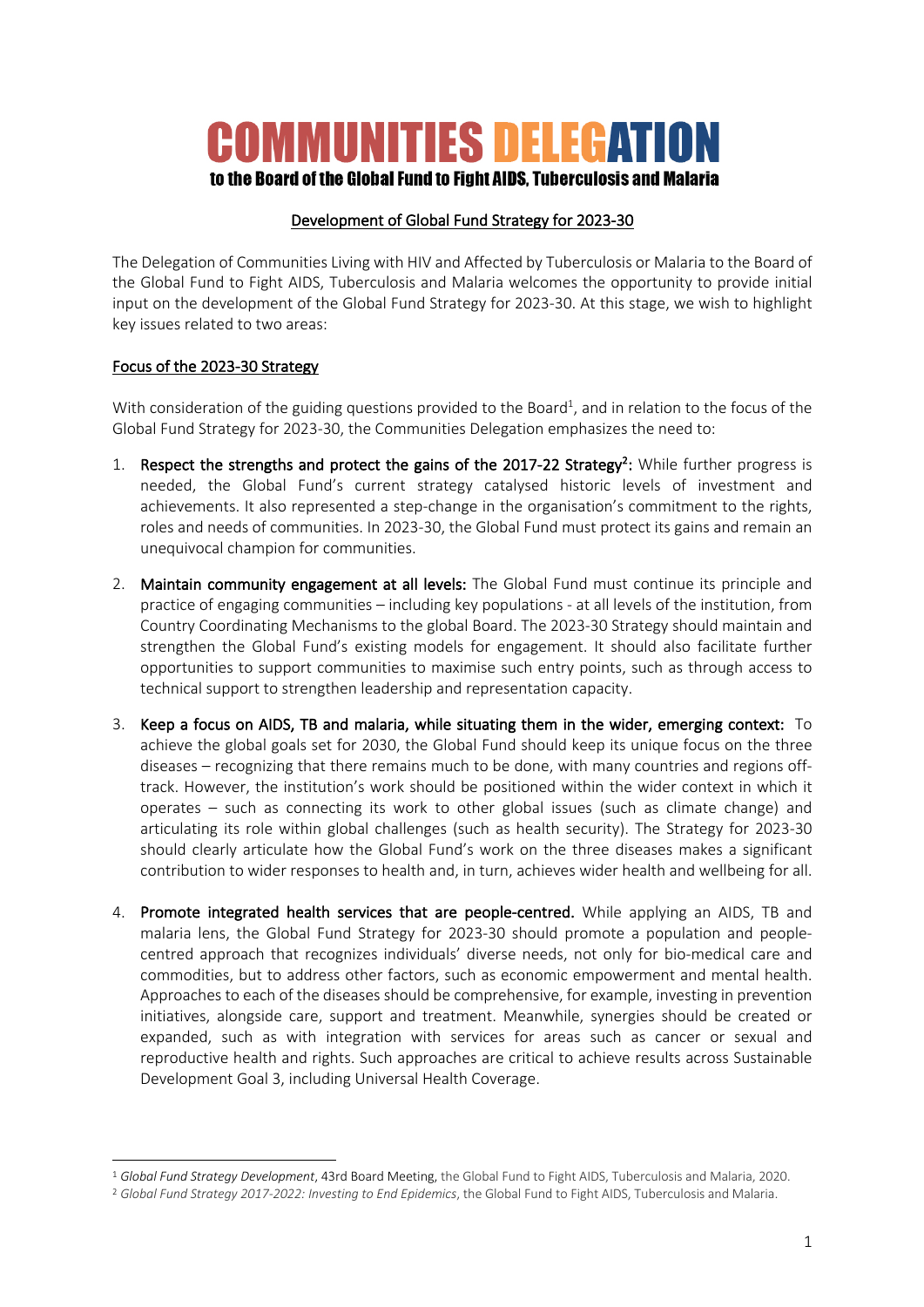- 5. Maintain the four existing strategic objectives<sup>3</sup>, while strengthening the integration of gender equality and human rights: The basic structure of the Global Fund's new Strategy should remain the same as that for 2017-22. The four existing objectives still serve as logical and effective pillars for the institution's work, adding up to a comprehensive approach. The Global Fund must resist 'change for change's sake', which risks confusion among stakeholders. However, measures should be taken to ensure that issues of gender and human rights are not siloed within one objective. Incentivized programmes on such issues may continue to play an important role and to catalyze focused action. However, such issues should be integrated *throughout* the organization's work, with them embedded into all relevant, proposals, programmes and policies for all three diseases.
- 6. Implement existing good practice policies and guidance: The Global Fund should continue to respect country ownership, whereby the enforcement of its policies is neither appropriate nor feasible. However, in 2023-30, it should ensure its existing, extensive and high quality policies and guidance (such as on gender equality and programming for key populations) are more systematically operationalized within funded programmes. There is a need to close the gap – between the Global Fund's theory (as set out in written resources) and practice (as articulated in countries' proposals and as seen in actual programmes). The Global Fund should take more stringent measures to enact its principles, even when they evoke controversy. For example, the meaningful engagement of key populations should be ensured even in countries that criminalize such populations.
- 7. Emphasise the building of resilient and sustainable systems for health (RSSH) that fully incorporate and strengthen community systems: From 2023 – in particular in light of the challenges highlighted by Covid-19 - stronger emphasis is needed on RSSH. This should be based on greater clarity and consensus on what RSSH actually is and, in particular, how such systems incorporate community systems. Recognition should be given to the value of community-led and key population-led responses to the three diseases, and of community-based interventions (such as community-based monitoring). These should be acknowledged, resourced and integrated - as an intrinsic part of wellfunctioning and sustainable systems for health.
- 8. Promote advocacy to remove structural barriers to responses to AIDS, TB and malaria. The Global Fund strategy should facilitate support and resources for advocacy by communities to remove the structural barriers (such as criminalisation, stigma and violence) that present persistent barriers to effective action on the three diseases. Communities are well-placed to conduct advocacy that is led by those most affected, including in challenging contexts, such as countries undergoing transition and sustainability.
- 9. Increase accountability of the Global Fund, including greater attention to the quality of approaches, services and programmes. The 2023-30 Strategy should drive increased accountability at all levels of the Global Fund, from countries to the Secretariat. This should include a monitoring and evaluation approach that includes key performance indicators that not only address quantity (such as the number of services delivered), but quality (such as the efficacy of such services). This will require a reframing of the understanding of accountability – to extend beyond financing to programmes and their impact on people's lives. This will involve an exploration of what quality means – such as in terms of gender equality and human rights – and how different stakeholders can be held to account for its achievement. It will also involve continued work to source and analyse appropriate data, such as through the disaggregation of programme results according to whether they are community or key population-led.

<sup>3</sup> 1. Maximise impact against HIV, TB and malaria; 2. Build resilient and sustainable systems for health; 3. Promote and protect human rights and gender equality; and 4. Mobilise increased resources.